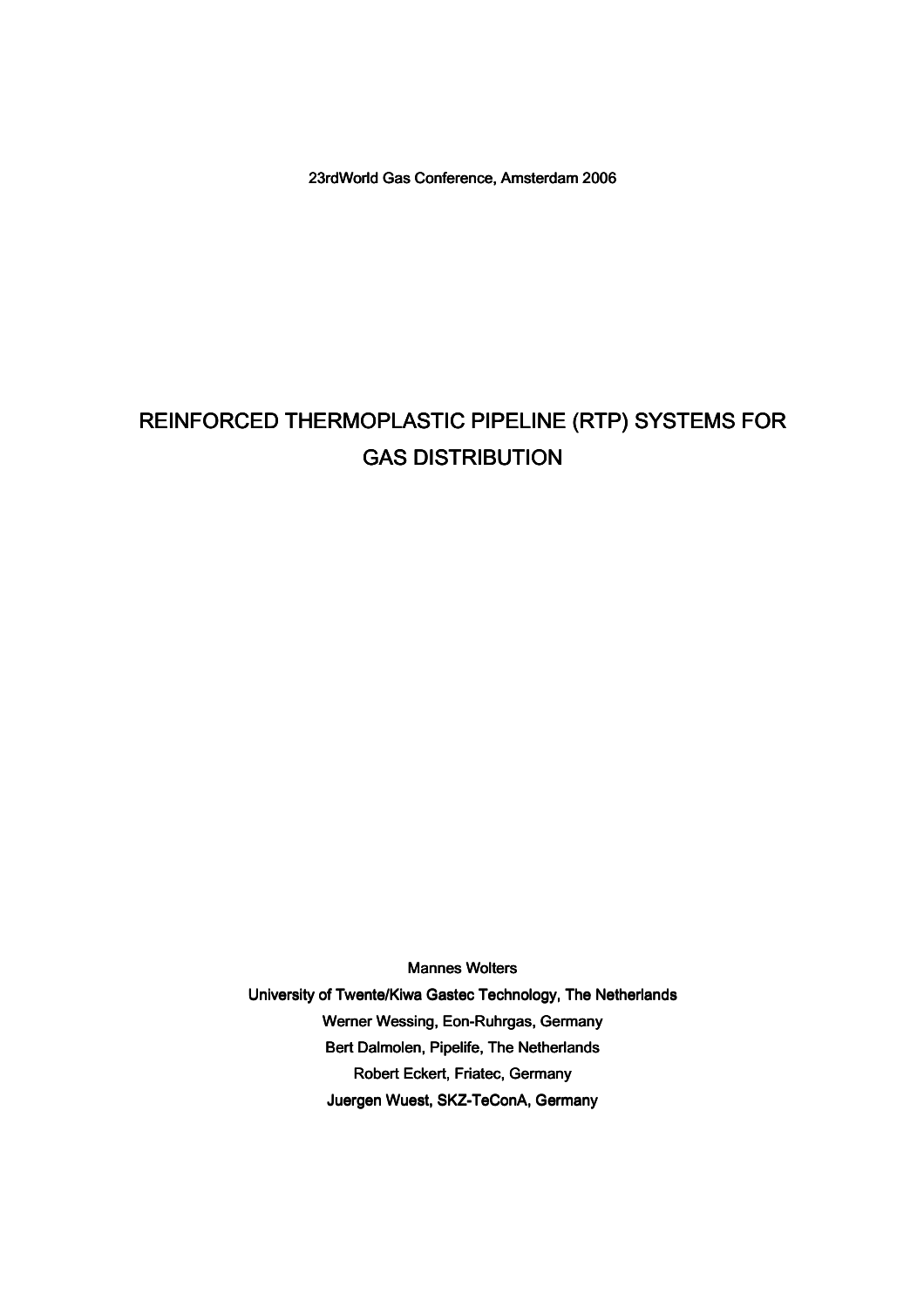# **ABSTRACT**

Presently for pressures up to about 10 bar, plastic pipeline materials (like PE ) are the preferred option. Up to now a suitable plastic pipeline system for pressures up to about 16 bar is not available. In this paper a tailor-made fibre-reinforced thermoplastic pipeline (RTP) system ( pipes and joints ) is described, which is a cost-effective option for use in gas distribution systems up to about 20 bar. Development and qualification of such a system was a joint effort of various European gas companies, universities and test institutes, and a pipeline and fitting manufacturer. To date RTP has been used primarily in oil, gas and water applications at high pressures, where the material has proven to be more cost-effective than steel. The suitability of the RTP system has been assessed by performing many mechanical and physical tests on the system components and joints. Much attention has been given to determine the long-term behaviour under internal pressure. The resistance to third party damage has also been assessed by carrying out full-scale field tests. Special attention has been given to develop a relatively simple and cheap jointing technique, based on the well-proven electrofusion jointing technique for conventional PE pipelines. In long-term tests it has been shown that the strength of these joints outperforms the strength of the pipeline materials. It is also shown that this new pipeline system fulfils the requirements of recently issued (draft) specifications for such pipeline systems for gas ( e.g. ISO and German (DVGW) specifications ). The results of the various physical and mechanical tests show that this RTP system has a performance fulfilling all the requirements of the (draft) international specifications. The long-term (50-year) strength of this system exceeds 42 bar and in all tests the joints are stronger than the pipeline material. The RTP system is also resistant to third party digging activities. The RTP system is a cost-effective option for situations where long lengths of pipes can be installed, like so-called ploughing techniques. In these situations the pipes can be installed in long lengths (200 to 300 meters ) from coils. In this case only a few joints have to be made, thereby reducing construction costs. Compared to steel systems, considerable cost reductions, in the order of 25 %, can be obtained. Presently these RTP systems are available in 4" (100 mm ) and 5" (125 mm).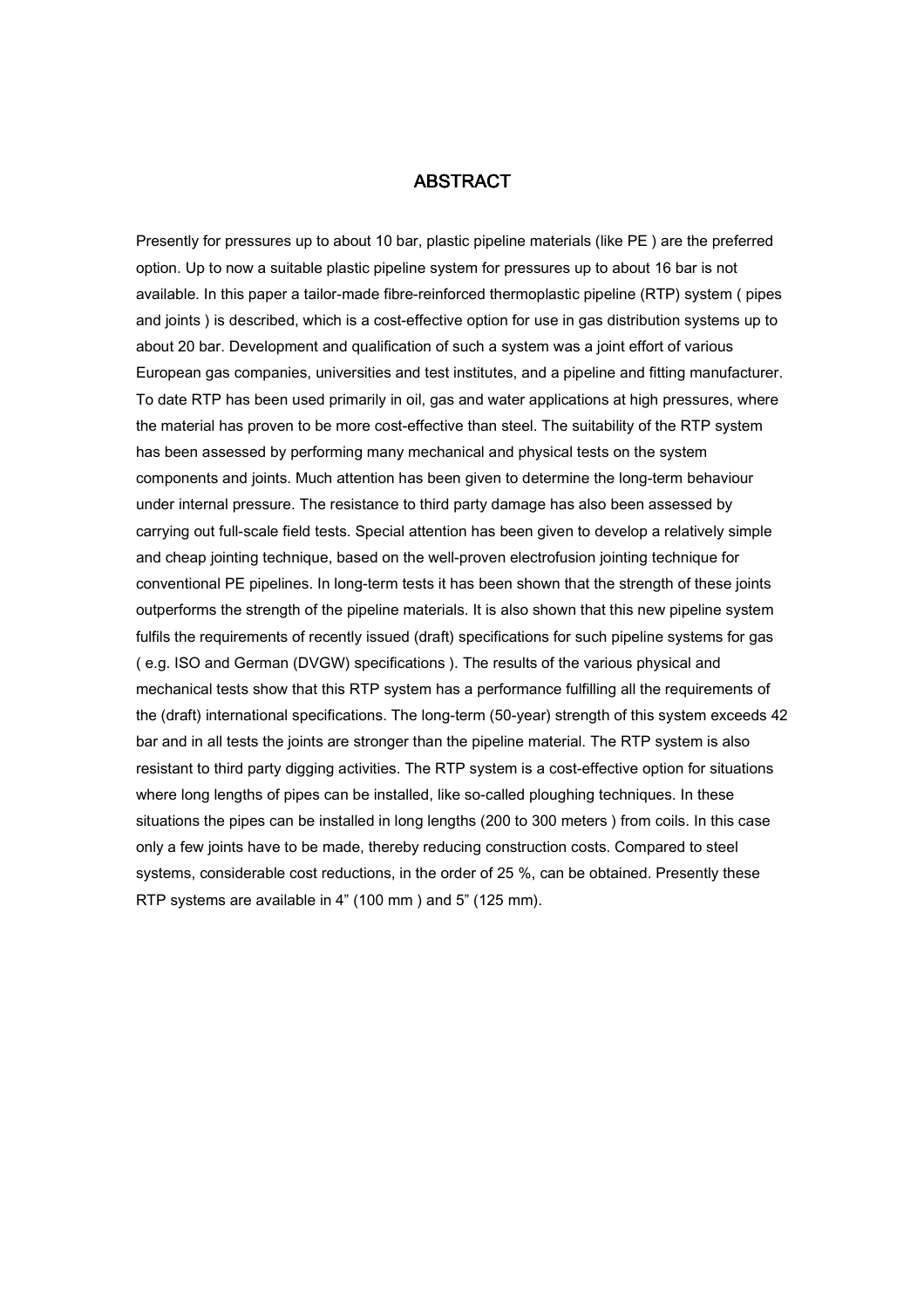# TABLE OF CONTENTS

# **Abstract**

- 1. Introduction
- 2. RTP systems for high-pressure applications
- 3. A tailor-made RTP system for gas distribution
- 3.1. Pipe material
- 3.2. Jointing techniques
- 4. Pre-conditions for market introduction
- 4.1. Availability of specifications
- 4.2 Safety and risk analysis
- 4.3 Cost evaluation
- 5. Conclusions
- 6. References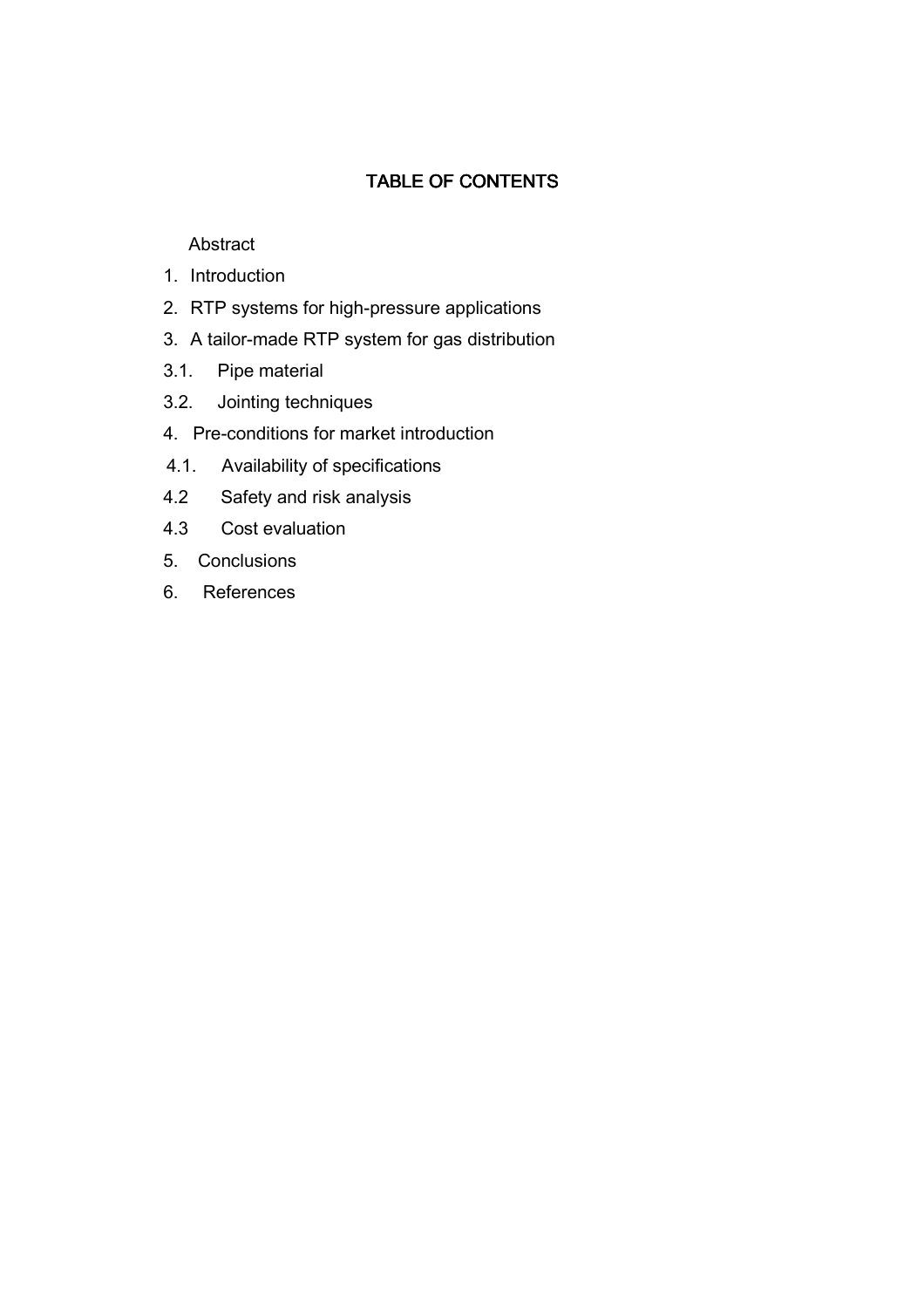## 1. INTRODUCTION

 In gas distribution systems various pressure stages are distinguished, like e.g. a pressure step up to 0.1 bar, 4 or 5 bar and 16 bar respectively. In some countries gas distribution pressures may even go up to about 25 bar. Presently for pressures up to about 10 bar, plastic pipeline materials (like PE ) are the preferred option. Up to now a suitable plastic pipeline system for pressures up to 16 bar is not available. Various plastic-based pipeline systems for these higher pressures are being developed at the moment.

 In this paper a fibre-reinforced thermoplastic pipeline (RTP) system ( pipes and joints ) will be described, which is a cost-effective option for use in gas distribution systems up to about 20 bar. Development and qualification of such a system was a joint effort of various European gas companies, universities and test institutes, and a pipeline and fitting manufacturer. To date RTP has been used primarily in oil, gas and water applications at high pressures, where the material has proven to be more cost-effective than steel.

 In this paper first a summary of the properties of RTP systems for high-pressure applications will be given. This will clearly show that these systems are "over-qualified" for use in gas distribution systems and that the costs of these systems are much too high.

 Therefore a more tailor-made RTP system for low-pressure gas distribution systems has been developed. The costs for installing such systems should also be competitive to those of conventional steel pipeline materials. This RTP "light" system will be described and the performance will be illustrated by various experimental results. An important part of the system is the development of an innovative jointing system based on the electrofusion technology of PE pipe systems.

 In the paper the pre-conditions for a successful market introduction will also be discussed. This includes the availability of specifications, a risk and safety analysis, and a cost evaluation of the complete system. The paper will end with a number of conclusions.

# 2. RTP SYSTEMS FOR HIGH-PRESSURE APPLICATIONS

 Reinforced thermoplastic pipe (RTP) is a possible alternative to steel pipelines for highpressure applications ( ref. 1 ). The material is relatively new to the gas industry, but has been tested and approved in the Middle East and Europe for oil, gas, and water applications at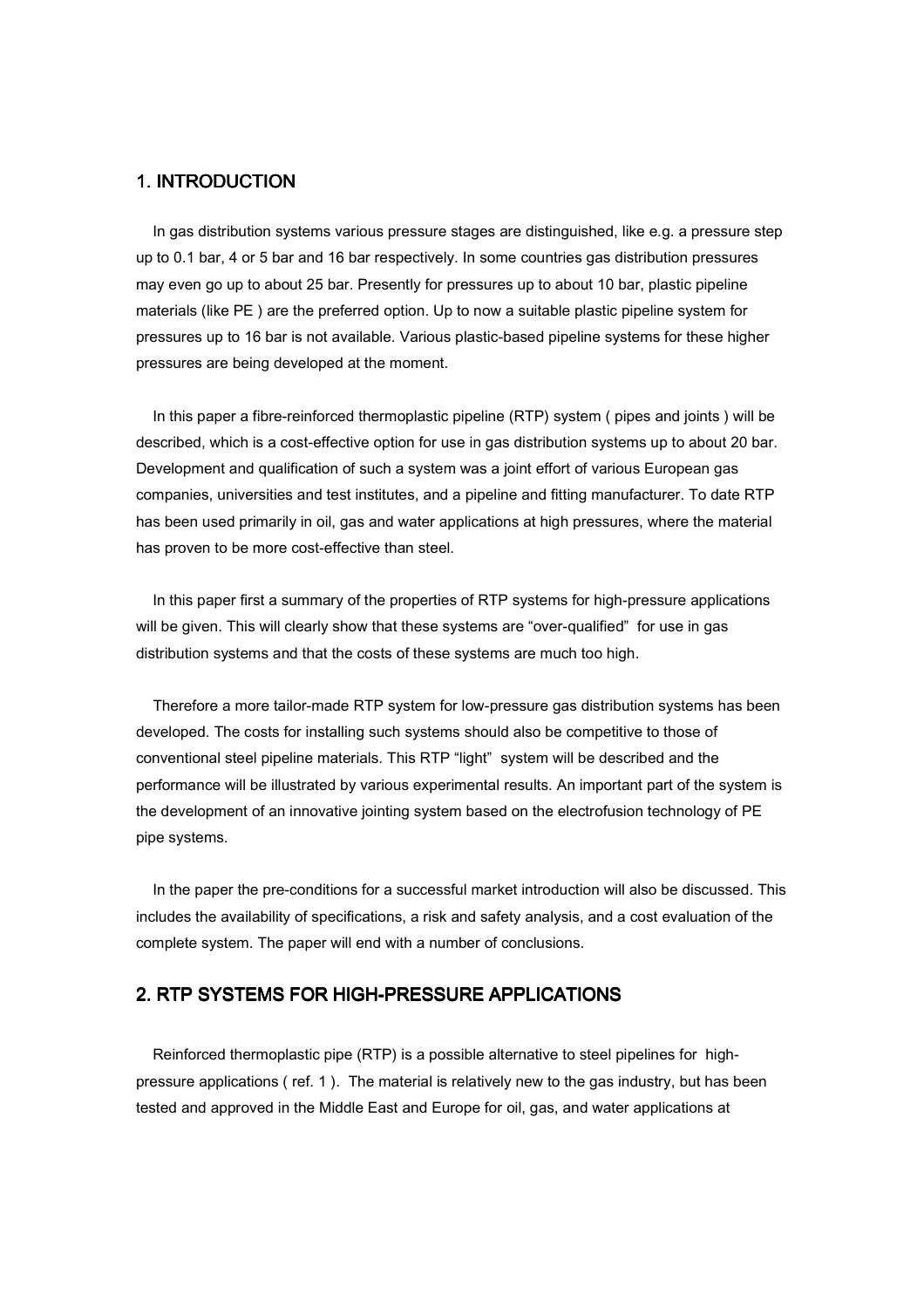pressures approaching, or even exceeding 100 bar (pressure rating depends on fluid, temperature, safety factor, and pipe construction).

 Reinforced thermoplastic pipe (RTP) is manufactured by wrapping a conventional fluid tight plastic pipe (e.g., polyethylene) with high strength fibers. An outer cover is typically added to protect and secure the fiber layer. A typical three-layer RTP is shown in Figure 1.



#### **Courtesy of Soluforce**

#### Figure 1. Typical RTP Construction

 The inner liner pipe is typically high density polyethylene (HDPE), which is widely used for many fluid applications including the distribution of natural gas. Other liner materials like PEX, PVDF, etc. may be applied as well. For the fiber layer, manufacturers have used aramid and polyester. Aramid fibers are exceptionally strong (same fiber used in bullet proof vests), and these fibers, when wrapped around the HDPE liner pipe, can increase the pressure capacity above 100 bar (varies with fluid type, temperature, safety factor, and pipe construction). Polyester fibers, while not as strong as aramid, are less expensive. With polyester fibers, pressure capacities up to about 25 bar can be achieved (again dependent on fluid type, temperature, safety factor, and pipe construction). The outer cover is generally an extruded layer of HDPE. This cover helps secure the fiber layer and provides additional protection from ambient conditions (e.g., UV protection in above ground applications). The outer cover does not provide a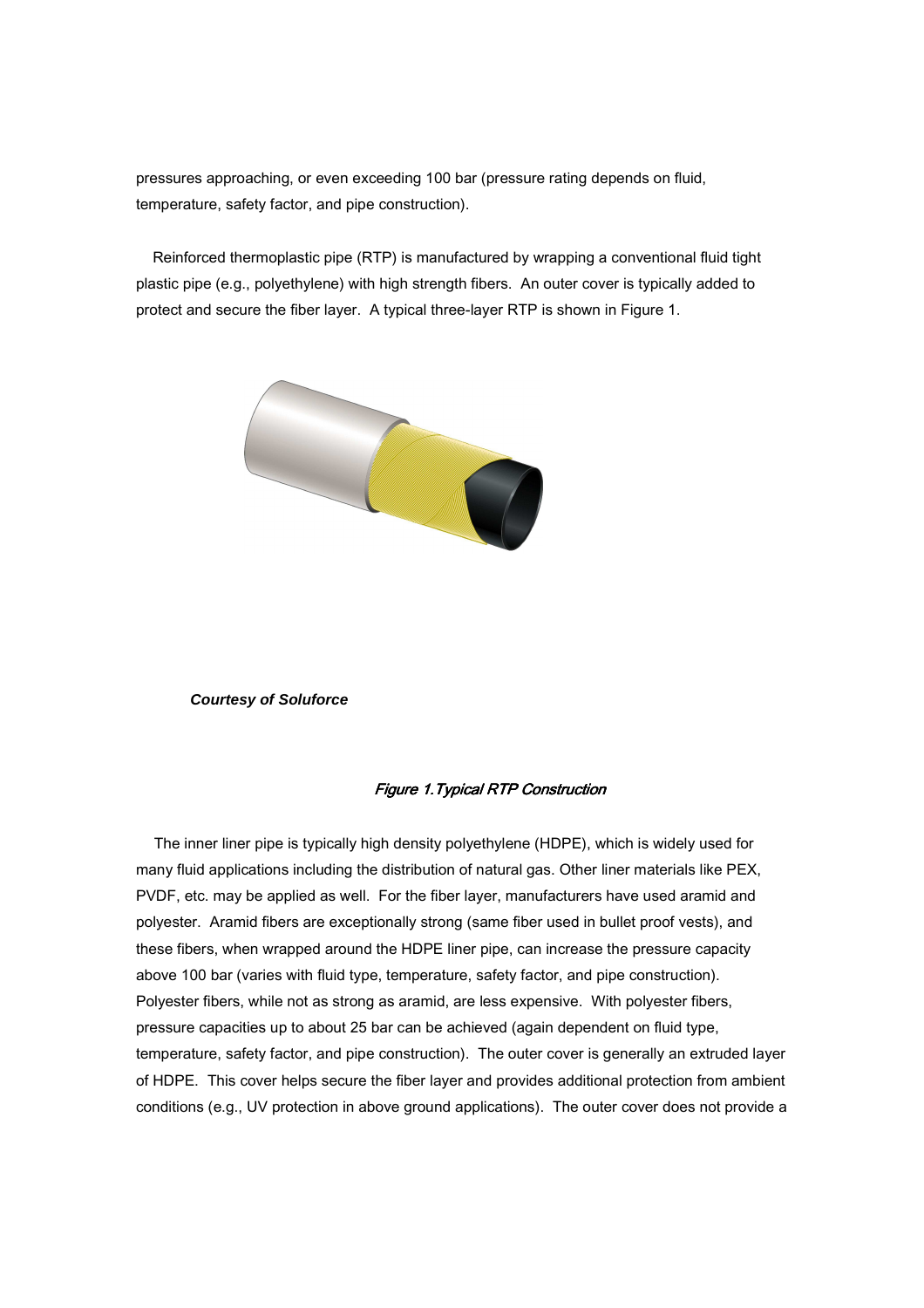significant contribution to the pressure capacity of the pipe – the liner pipe and the fiber layer provide the majority of the pressure carrying capacity.

The key properties that make RTP an attractive option relative to steel include:

- High pressure rating (well above10 bar, which is the upper limit for the use of PE in natural gas distribution)
- Excellent corrosion resistance (all polymer construction)
- Low cost installation (much like typical PE), mainly originating by the possibility of coiling the pipe
- A very high impact strength; the thermoplastic matrix is very tough, while the reinforcing jacket provides even more impact strength

 RTP is a relatively new material for natural gas applications and there are limitations, which include:

- Narrow range of pipe sizes currently available (4 to 6 inch diameters are common)
- Limited selection of fittings and service connectors
- Specialized installation equipment and operator training required for installation (equipment and training generally available from RTP manufacturers)

 RTP is produced by various manufacturers, including Pipelife, Coflexip, and Wellstream. To date, RTP has been used primarily in oil, gas, and water applications where the material has proven to be more cost effective than steel. Among the manufacturers, Pipelife has been particularly active in promoting RTP, and the company has installed over 200 km of RTP. RTP has been used primarily in the Middle East and in Europe. In these locations, the material has generally been used in above ground applications for oil and gas gathering lines. Field trials with natural gas distribution have recently been initiated in Europe ( ref. 2) .

 To connect the long lengths of pipes ( 200 – 400 meters ) special in-line pipe couplers and endfittings are used. Both fittings are based on the electrofusion technology. Basically they consist of a specially designed glass-fibre reinforced sleeve, with an integrated copper heating wire. This sleeve is welded on the outside of the RTP pipes. In case of the in-line couplers, the liners (PE) are first butt-welded to each other to provide a leak-free connection. After that, electrofusion of the sleeve on the RTP pipes is carried out.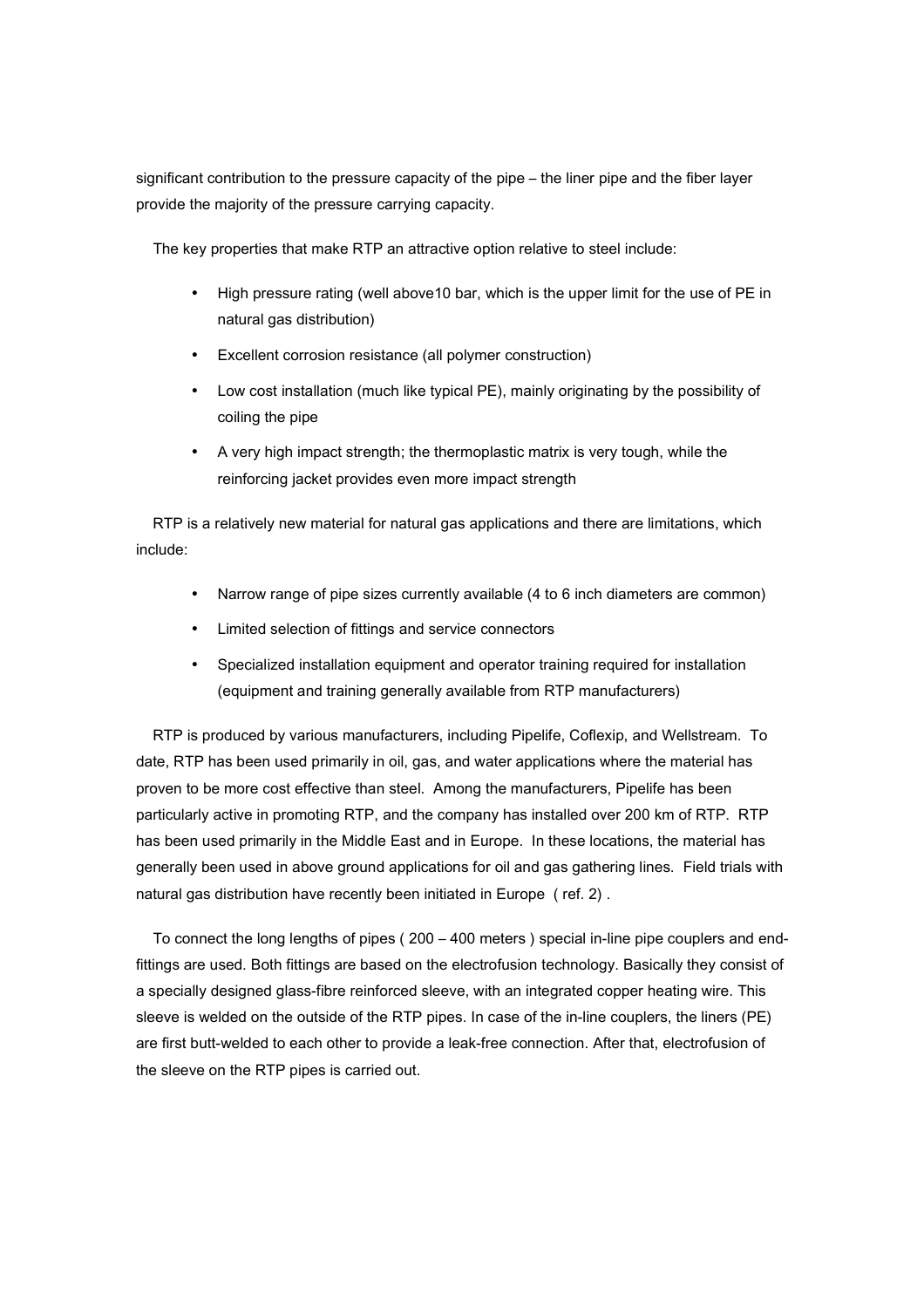The long-term performance of these piping systems has been confirmed by internal pressure creep rupture testing at various pressures and temperatures. A long-term strength value at 50 years exceeding 110 bar at 65 deg.C has been assessed using the international accepted ISO methods. Internal water pressure tests have been carried out as well on joints in RTP systems. In all of these tests final failure occurred in the pipe, showing that the joint is stronger than the pipe.

# 3. A TAILOR-MADE RTP SYSTEM FOR GAS DISTRIBUTION

#### 3.1. Pipe material

 The classic RTP pipe material is clearly "over-qualified" for the use in gas distribution systems. This material is very strong and can be used up to very high pressures, in the order of 80 – 120 bar, at the operating temperatures for gas pipelines. However, this aramid-based RTP pipeline material is also rather expensive. For gas distribution the material should only be able to resist pressures up to about 25 bar. Because the costs of the RTP pipe material are mainly determined by the fibre material used, a cost reduction may be achieved by altering the fibre material, but still meeting the pressure requirements. As an alternative polyester fibres could be used instead of the aramid fibres. Polyester fibres are much cheaper and still can result in an RTP system fulfilling the requirements of a gas distribution system. Unfortunately these polyester-based RTP systems are more difficult to produce and shrinkage occurs by thermal effects. Therefore this option was not further elaborated.

 Another alternative to obtain a cost reduction of the pipeline material is to decrease the amount of aramid fibres in the fibre layer. This way has been chosen to obtain a cost-efficient RTP pipe material for gas distribution systems. The amount of fibres was reduced to 40% of that of "classic" aramid-based RTP pipes. This material was extensively evaluated; below some results of these tests will be presented ( see also ref. 3 ).

 To assess the 50-year strength of this aramid-based "light"RTP pipe basically Draft Technical Specification ISO/TS 18226 (2003) has been followed ( ref.4). For this aim internal pressure tests have been carried out at a number of pressure levels up to times up to 6,000 hours. Using the regression analysis described in ISO 9080 (2003) the 50-year value has been determined. Most of the tests have been performed at 65 deg.C. So the 50-year strength has also been determined at this temperature. This means that the 50-year strength at operating temperatures of gas distribution pipelines will be much higher. The average value of the 50-year strength at 65 deg.C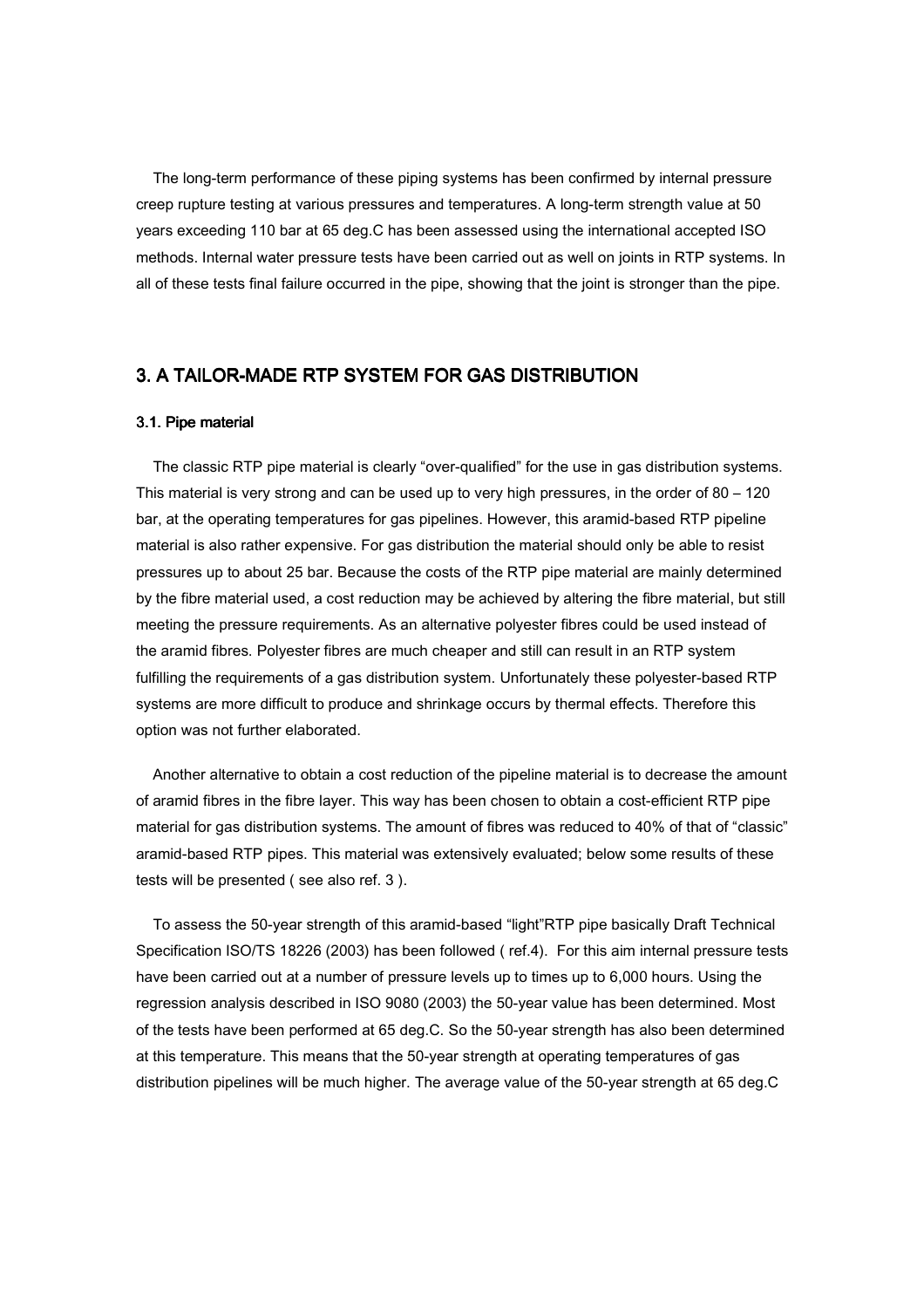is 49.4 bar, whereas the value of the 95% confidence level of the 50-year strength is 44.4 bar. In all cases the failure type is in the pipe and is tensile failure of the aramid fibres.

 These results have also been compared with the results on "classic" aramid-based RTP pipes. In table 1 the 50-year values are presented .

Table 1. Long-term strength values (50 yrs) for "classic" and "light" aramid-based RTP pipes at 65 deg. $C$  (4", 100 mm pipe)

| <b>Material</b> | average value (MPa) | Ici value (MPa) |
|-----------------|---------------------|-----------------|
| "classic"       | 112.8               | 101.9           |
| "light"         | 49.4                | 44.4            |

 It can be seen that the 50-year strength values of the "light" pipes exceed 40% of the values of the "classic" pipes, which may be expected because the aramid content has been reduced to 40% of that of the "classic" pipes. This proves that the "light" and "classic" aramid-based RTP pipes belong to the same product family. This is also proven by the slope of the regression lines for both types of pipe.

The results of the internal water pressure tests could be described by the following relation:

$$
log (failure time) = C1 + C2 (log p)
$$
 (eq. 1)

In table 2, the values of  $C_1$  and  $C_2$  are given.

| Test data set  | $\mathcal{C}_1$ | $\mathcal{C}_2$ |
|----------------|-----------------|-----------------|
| 65 °C, classic | 39.7            | $-16.7$         |
| 65 °C, light   | 35.7            | $-17.8$         |

#### Table 2: Results of regression analysis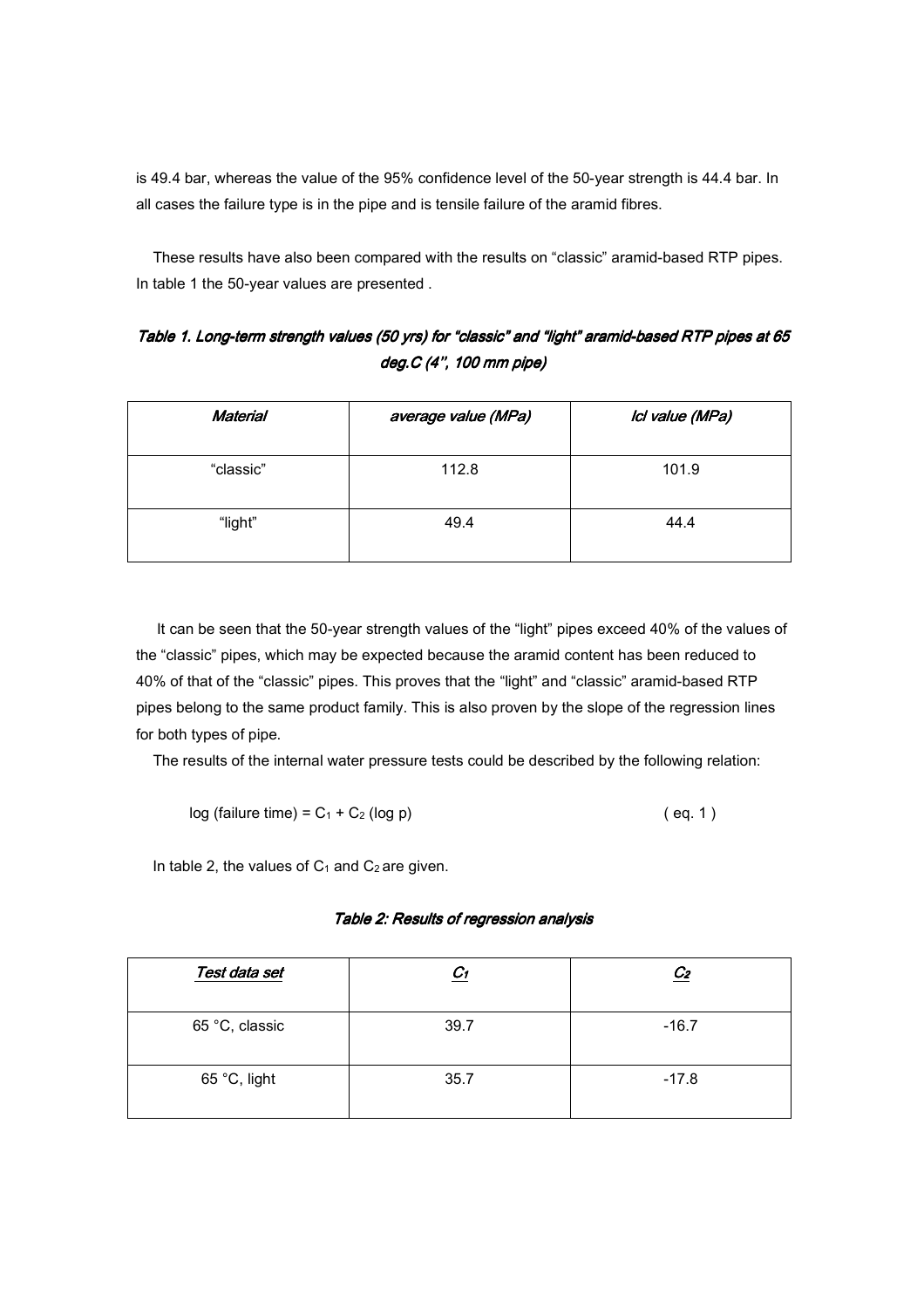From these results it can be seen that the slope of the regression lines at 65 °C for respectively "RTP classic" and "RTP light" are about the same. This is evidence that RTP classic and RTP light belong to the same product family.

 Taken the lower confidence limit of the 50-year strength for the "light" aramid-based RTP pipe, which is 44.4 bar, and using a design coefficient of 2.0, a maximum operating pressure of 22 bar is obtained. This holds for an operating temperature of 65 deg.C. This means that the MAOP (maximum allowable operating pressure ) at the usual operating temperatures ( 5 – 10 deg.C ) will be significantly above this value. This is illustrated by the 50-year strength for "classic" RTP pipes at 20 deg.C, which is more than 150 bar, compared with about 100 bar at 65 deg.C. For "light" RTP pipes tests are being carried out at 20 deg.C to confirm the test results at 65 deg.C.

 The RTP pipeline material is built up of different layers. When transporting gas through this pipeline gas will permeate the inner line pipe wall and be accumulated in the fibre layer. This may lead to blow-off of the outer layer. Many tests have been performed to determine this behaviour. It has been found that at pressures below 42 bar ( at 65 deg.C) blow-off will not occur. This means that the MAOP of this RTP system for gas transport should be limited to 42 bar at maximum.

 When transporting gas through pipelines so-called rapid crack propagation (RCP) may occur, destroying long lengths of pipe and resulting in large volumes of gas escaping from the pipeline. This is very dangerous and should be avoided by a good choice of material and operating the pipeline at the right conditions ( pressure, temperature ). Fortunately these RTP pipes are not vulnerable to RCP. An initiated crack will never propagate in axial direction through the pipeline, mainly caused by the wrapping of fibres over the inner pipe which prevents any crack growth in axial direction.

 Another consideration in the use of RTP is third party damage. To better understand third party damage performance of RTP a number of field tests have been carried out. Most of the tests have been performed on a polyester-based RTP pipe, but it is assumed that the results will be the same or even better for aramid-based RTP pipes ( ref. 5 ). In these field tests the performance of RTP and steel have been simulated in third party damage situations. Two situations were simulated, i.e. a backhoe hitting buried pipe and hitting of the pipes caused by horizontal drilling equipment. These situations are considered to represent harsh, or near worst case, third party situations. The results showed that the RTP pipes are highly resistant to third party damage. Full direct hits over a wide area only superficially damage the RTP outer cover layer and will not affect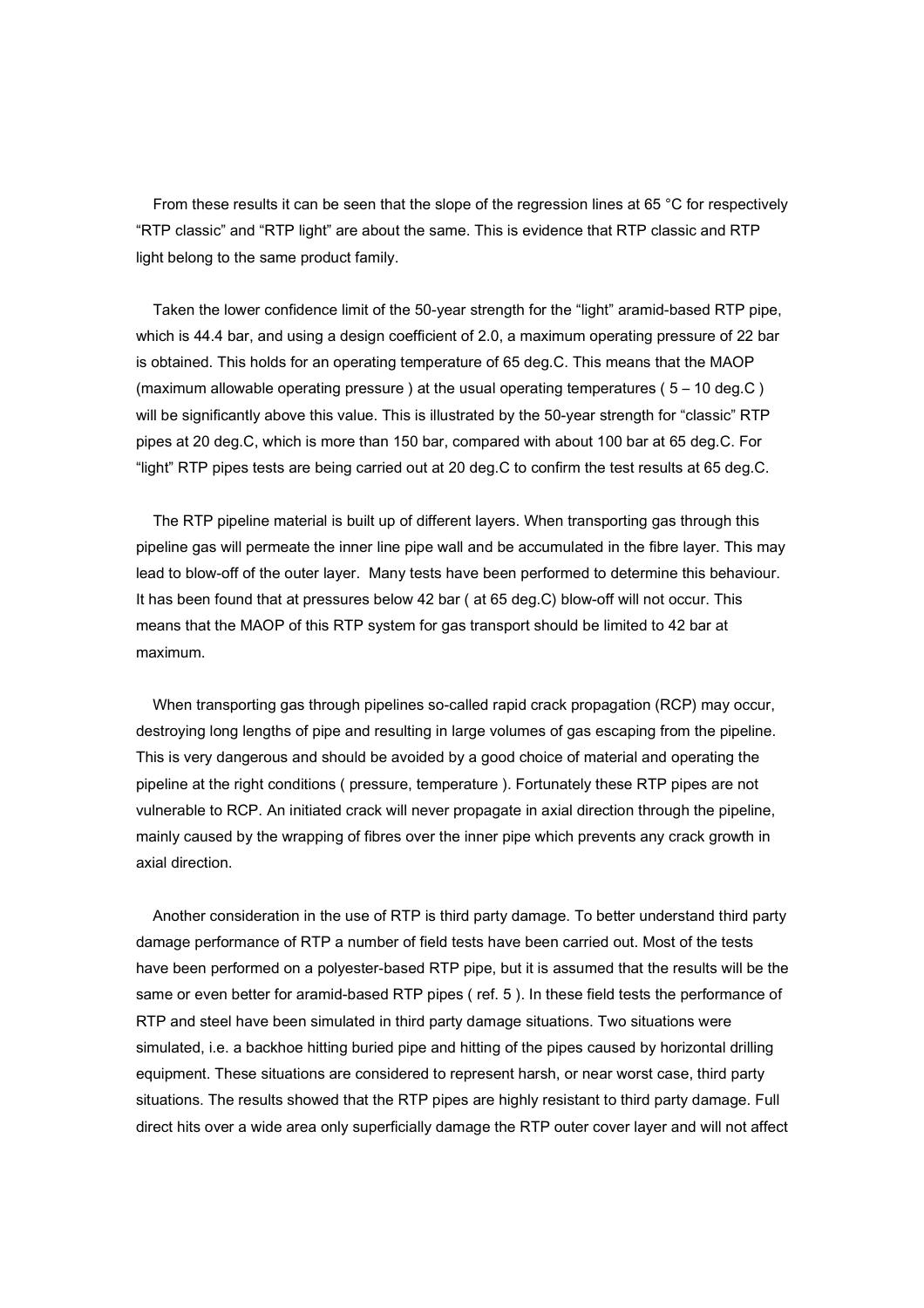the pipe performance. Repair is not necessary or limited by applying a PE sleeve. Only in one situation, when the backhoe hits the pipe vertically on top of the pipe, a hole fully penetrating the pipe wall resulted. No RCP took place, however; the initiated crack was immediately arrested. In all other situations there is only limited damage to the RTP pipe and no leakage occurred. In most cases the resistance to internal pressure, in follow-up tests on the damaged pipes, was still satisfactory. The steel pipes also showed damage, though no leakage. However, the coating was sometimes damaged, which may effect long-term performance of the steel pipes.

# 3.2. Jointing techniques

 The "light" RTP pipes can of course be jointed with the same jointing technique as used for "classic" RTP pipes, and this has been done successfully in practice already.

 For the "light" RTP gas distribution system, however, a special jointing technique has been developed ( ref. 6 ). This method is based on the well-proven electrofusion technology for PE pipes. In fig. 2 such a joint is shown.



Fig. 2. Jointing technique for the "light" RTP pipeline system : Final joint obtained

 In this jointing method first on the RTP pipe ends a kind of ring is welded . This ring is welded on the inside of the liner pipe by normal electrofusion. In this way gas cannot penetrate the fibre layer from the inside of the pipe .

 A special scraper has been developed to scrape the inside of the PE liner pipe. After that a fibre-reinforced sleeve is moved over both pipe ends (having the ring welded on ). In this sleeve electrical wires are present. Before moving the sleeve over both pipe ends, the end of these pipes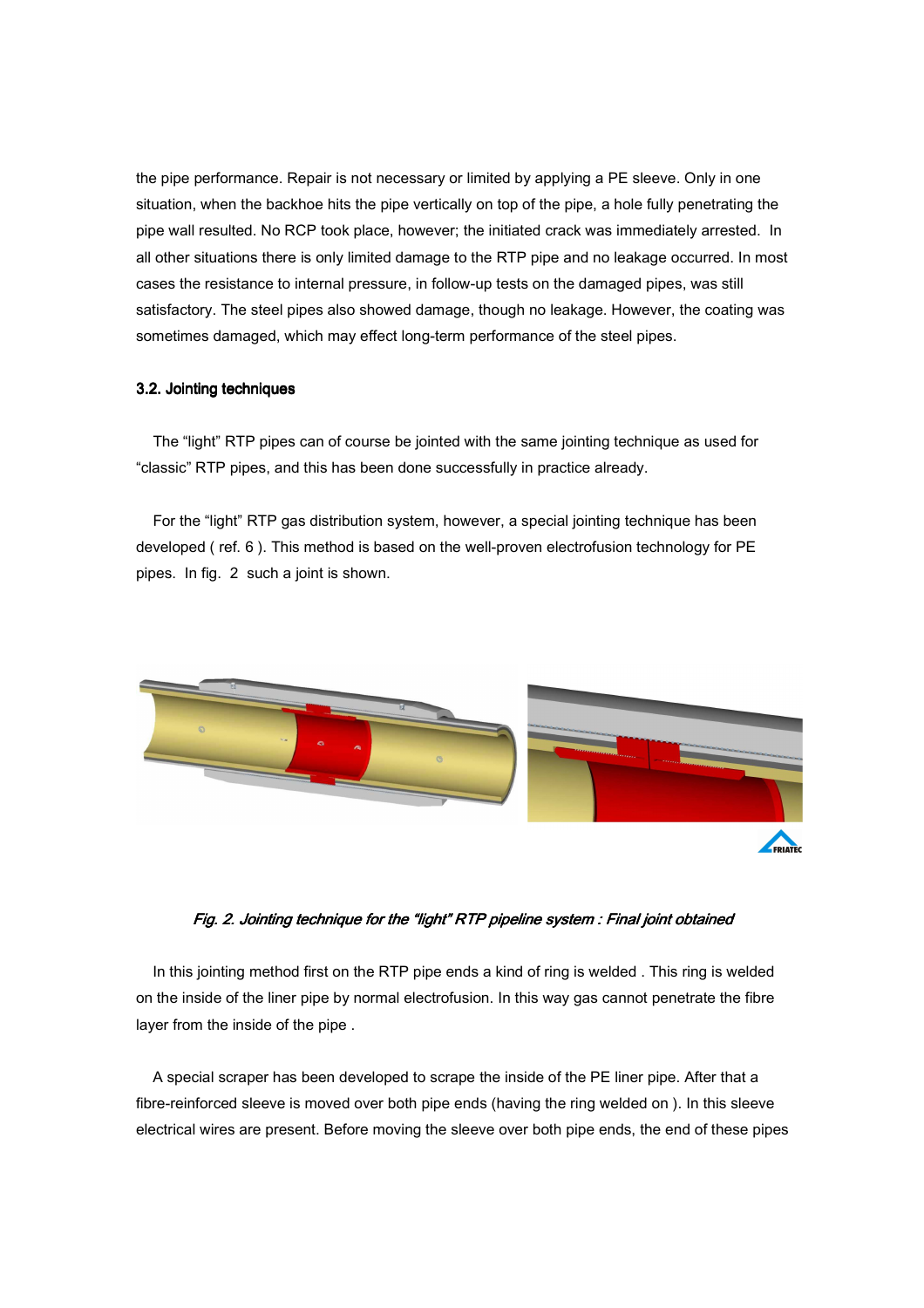have been scraped and be adapted to the required dimensions. Then electrofusion of the outer sleeve on the outside of the RTP pipes takes place.

 Various tests have been carried out on these joints. First of all the resistance to internal pressure has been assessed. This was done by internal water pressure testing at elevated temperatures, like 80 deg.C. In all these tests failure occurred in the pipe ( tensile failure of the fibres ), which proves that the joints are stronger than the pipe material. This is also required in the draft specifications.

 Axial tensile loading was also performed, which did not result in failure of the joints or the occurrence of any leakage. Moreover a bending test was performed on these joints using a bending radius of 1.5 meter for 4''(100 mm) pipe at 20 deg.C. After loading during 1 hour the joint was tested under internal water pressure at a pressure of 40 bar. No leakage or failure occurred.

# 4. PRE-CONDITIONS FOR MARKET INTRODUCTION

## 4.1. Availability of specifications

 In gas pipeline systems usually only well-specified materials and components are used. To introduce a new pipeline system like RTP into the gas market therefore a full set of specifications should be available.

 In this field a lot of progress has already been made. In ISO TC 138/SC4 , which committee is responsible for setting up specifications for plastic-based pipeline systems for gas supply, a draft specification has already been drafted ( ref. 4 ). This draft Technical Specification ( TS 18226 ) specifies requirements for pipes and joints. The maximum operating pressure of these systems is limited to 40 bar, though it may be used for guidance in the development of RTP systems for higher operating pressures. It also specifies process and quality control of the production of these pipes. It is expected that the final TS 18226 will be issued in 2006.

 Besides this international specification, DVGW, Germany, has issued a specification in 2004: DVGW VP 642 ( ref. 7 ). This specification is more or less in line with the draft ISO specification but is limited to a maximum operating pressure of 42 bar, and for the "light" aramid-based system to 25 bar.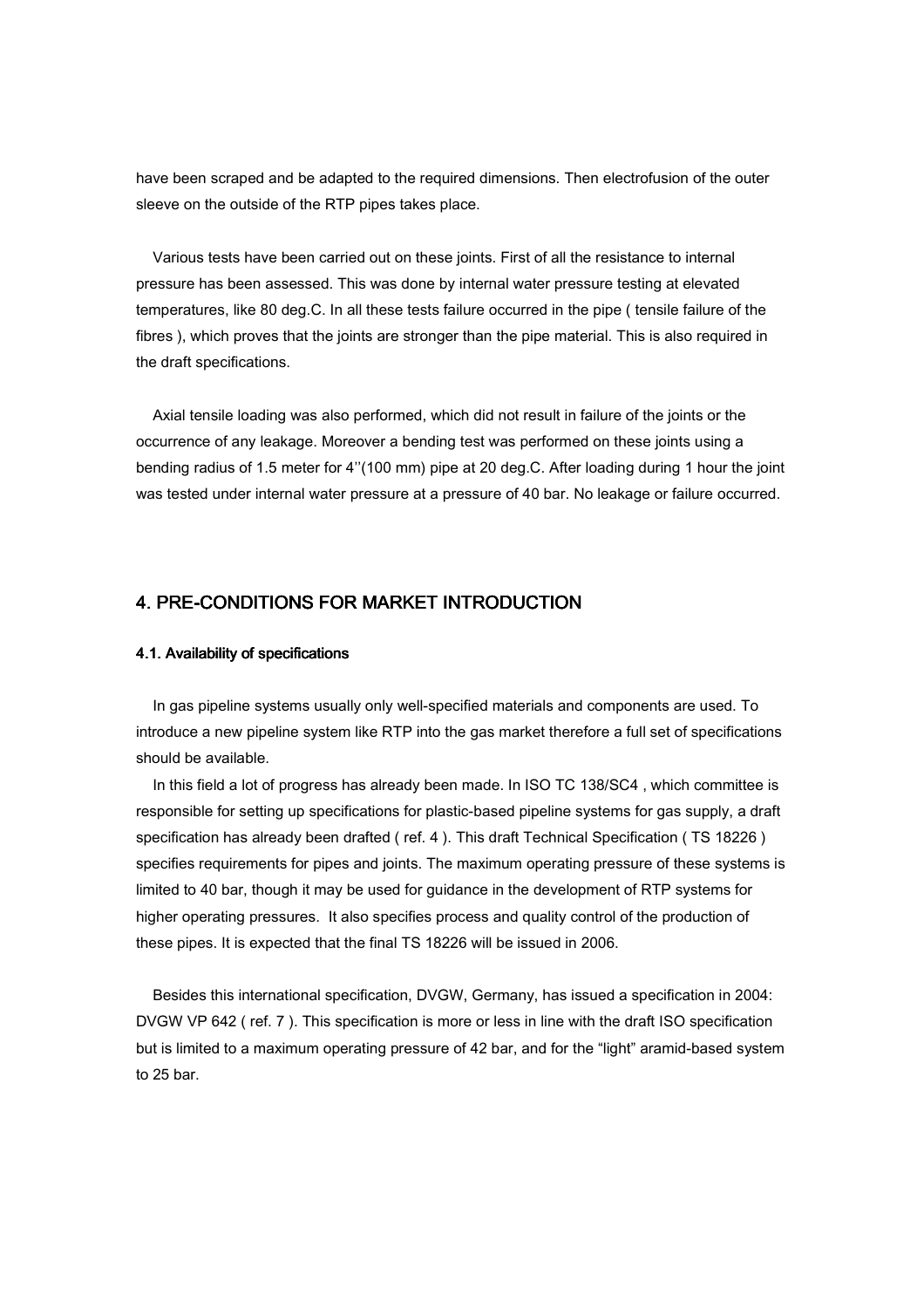#### 4.2. Safety and risk analysis

 Before applying RTP pipelines in gas networks a safety or risk analysis should be made. In this respect a quality and safety comparison has been made between reinforced and steel pipes on the basis of probabilistic calculations.

 With respect to quality and safety, reinforced thermoplastic pipes and steel pipes are almost similar and the admissible failure probabilities are not exceeded. However, there is a marked difference when it comes to pressure testing in field practice: in the case of steel pipes pressure tests are used to check both material strength and tightness, while when performed on RTP they can only provide information on the tightness of the system. In the latter case the testing pressure must be rather low, because of the time dependence of the material strength of RTP materials. In principle the tests show that the failure probabilities determined for both products are within an acceptable range. The tests also show that it is not possible to examine all safety and quality aspects by probabilistic calculations because either the data required for these calculations are not available or insufficient. However, a qualitative comparison can be made, which is given in table 3 below.

| Parameter                           | Steel |  |
|-------------------------------------|-------|--|
| Cathodic protection monitoring      | ٠     |  |
| Susceptible against chemical attack |       |  |
| Susceptible against corrosion       |       |  |
| Stresses cause swelling of material |       |  |
| Pressure test                       |       |  |
| Joint testing                       |       |  |
| Permeation                          |       |  |

#### Table 3. Qualitative safety comparison between RTP and steel systems

Legend: + no or favourable impact on quality and safety level - no or negative impact on quality and safety level

 The results show that in terms of quality and safety, reinforced thermoplastic pipes are comparable to steel pipes, and the failure probabilities determined for both systems are within acceptable limits.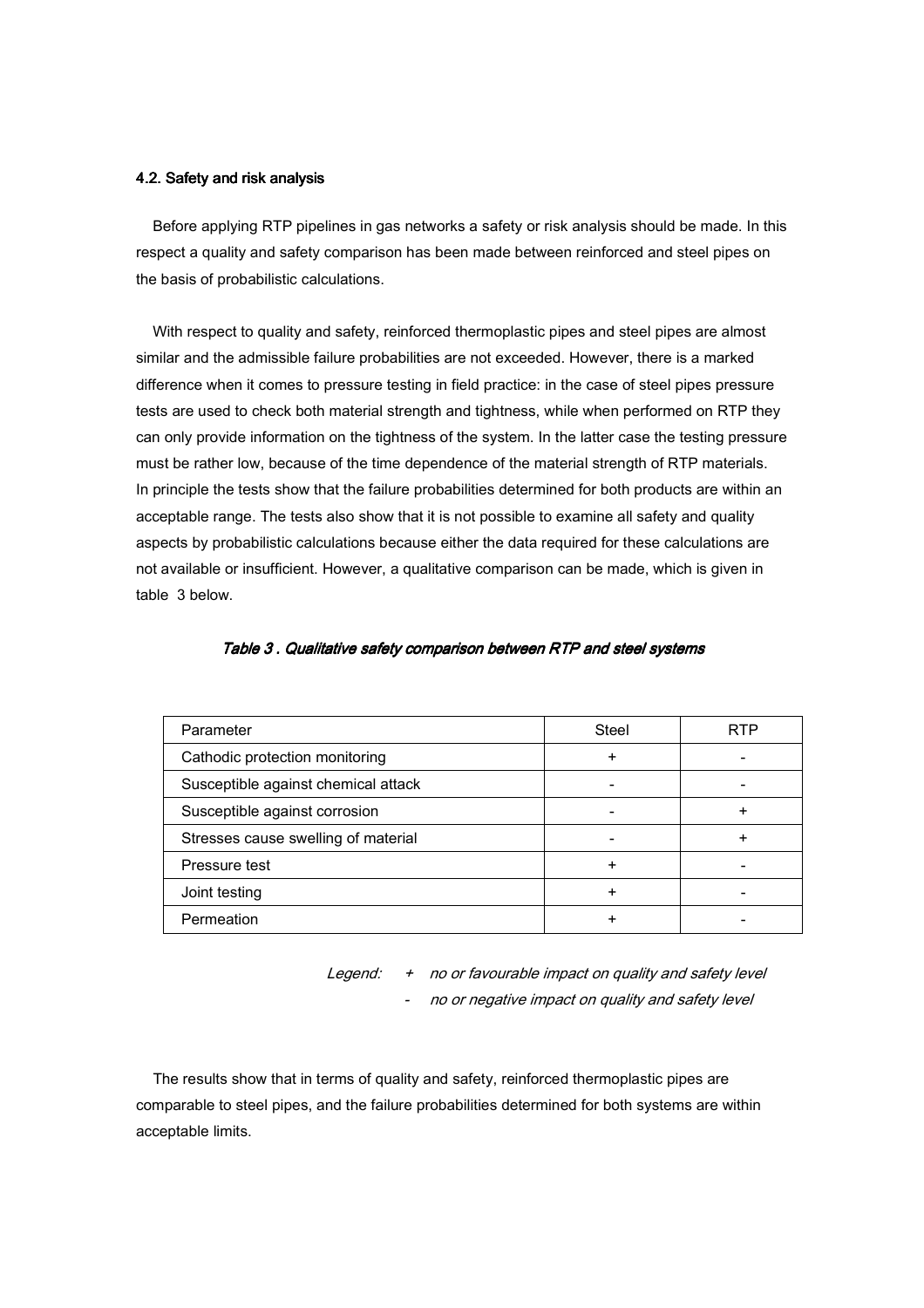One of the advantages of plastic pipeline systems is that when an accident or incident is occurring the gas stream can be interrupted by squeezing of the pipe at operating pressure. For PE pipelines this is a well-proven practice. This squeezing technique can be applied as well to RTP pipes, at least at reduced pressures. Tests on 125 mm RTP pipes have shown that at pressures below 8 bar the gas stream can be stopped almost completely when squeezing the pipe ( see fig. 3 ). Squeezing, however, damages the pipe material. This means that the squeezed part has to be replaced or be repaired by a sleeve around the damaged part.



Fig. 3. Squeezing of a 125 mm RTP "light" pipe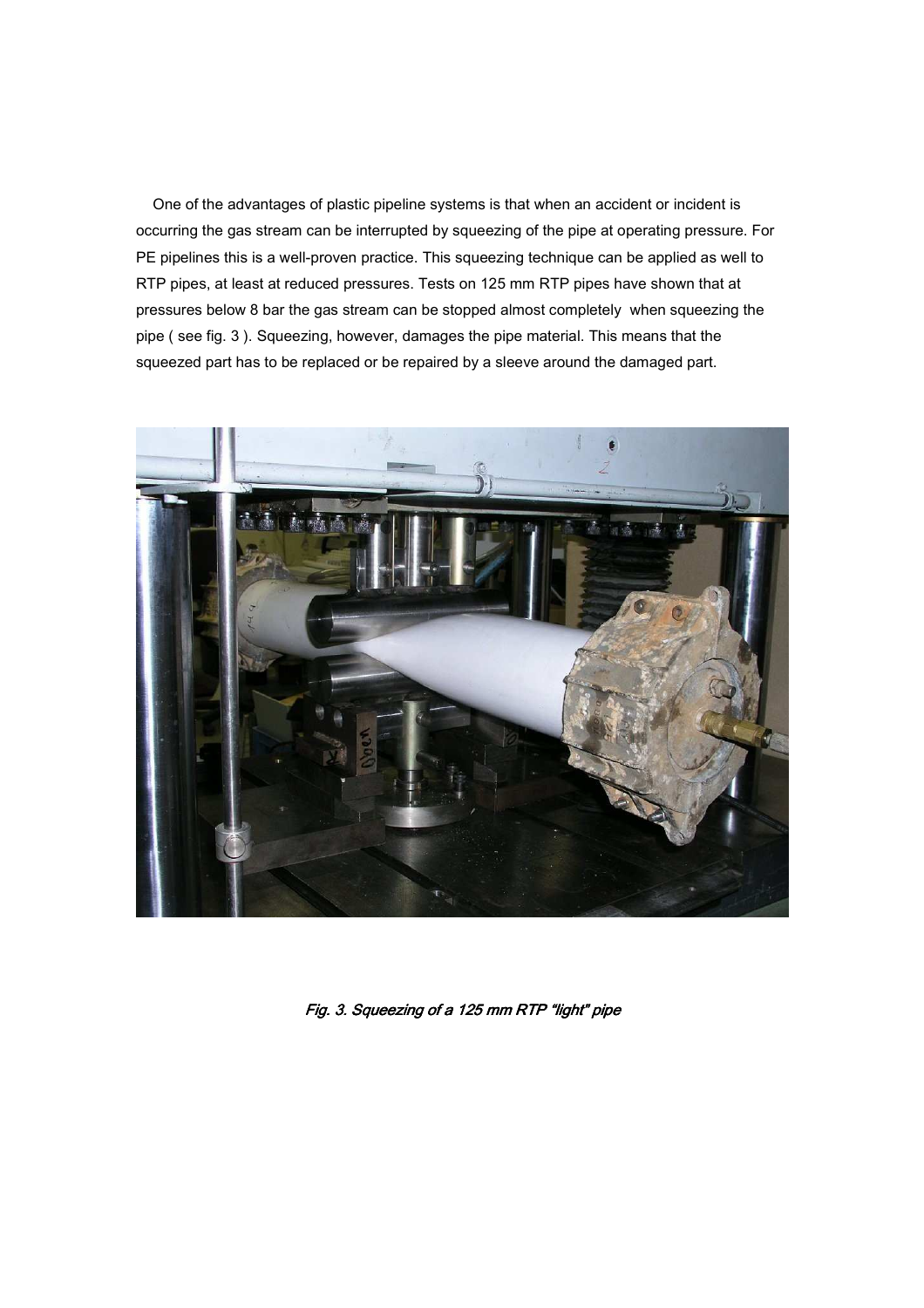#### 4.3. Cost evaluation

 A cost comparison between traditional steel and RTP systems has been made for some "real" pipeline networks. The focus was on the investment costs, including material and installation costs. Attention was also given to a comparison of operating and maintenance costs.Cost analysis shows that the price of RTP pipes is higher than that of steel pipes. However, these higher material prices can be compensated by using more cost-effective installation methods such as ploughing.

 The RTP system is a cost-effective option for situations where long lengths of pipes can be installed, like so-called ploughing techniques. In these situations the pipes can be installed in long lengths ( 200 to 300 meters ) from coils. In this case only a few joints have to be made. Presently these RTP systems are available in 4" (100 mm ) and 5" (125 mm).

# 5. CONCLUSIONS

 Based on the experience of the use of aramid-fibre reinforced thermoplastic pipeline systems for high pressure oil, gas and water transport systems, a "light" aramid-fibre reinforced PE system has been developed. These RTP systems are flexible and can be installed from coils. Jointing is done by a special electrofusion technique, based on the vast experience of electrofusion jointing in conventional PE pipeline systems. Extensive physical and mechanical tests ( to simulate field performance ), like long-term internal pressure tests and impact tests, showed that these RTP systems fulfill all the requirements for gas distribution systems intended for use up to at least 16 bar. These RTP systems are particularly attractive when installing long lengths of pipes using e.g. ploughing techniques. RTP pipes are delivered on coils and can be easily and quickly installed with few connections, thereby reducing construction costs. Compared to steel systems, considerable cost reductions, in the order of 25 %, can be obtained.

## 6. REFERENCES

1. D. von Ameln and W.Wessing, "Aramid-reinforced Plastic Pipes, High-strength Pipes for Gas Transport" , Proc. Int. Gas Res.Conf., Vancouver, Canada (2004)

2. K.Grass, "Aramidbewehrte Kunststoffrohre im Hochdruckbereich, Verlegung einer Gasleitung als Pilotprojekt" , GWF Gas-Erdgas 146, pp 146 – 150 (2005)

3. W.Wessing et al., "Novel PE Gas Supply System for a Maximum Operating Pressure of 16 bar" , Proc. Int. Gas Res.Conf., Vancouver, Canada (2004)